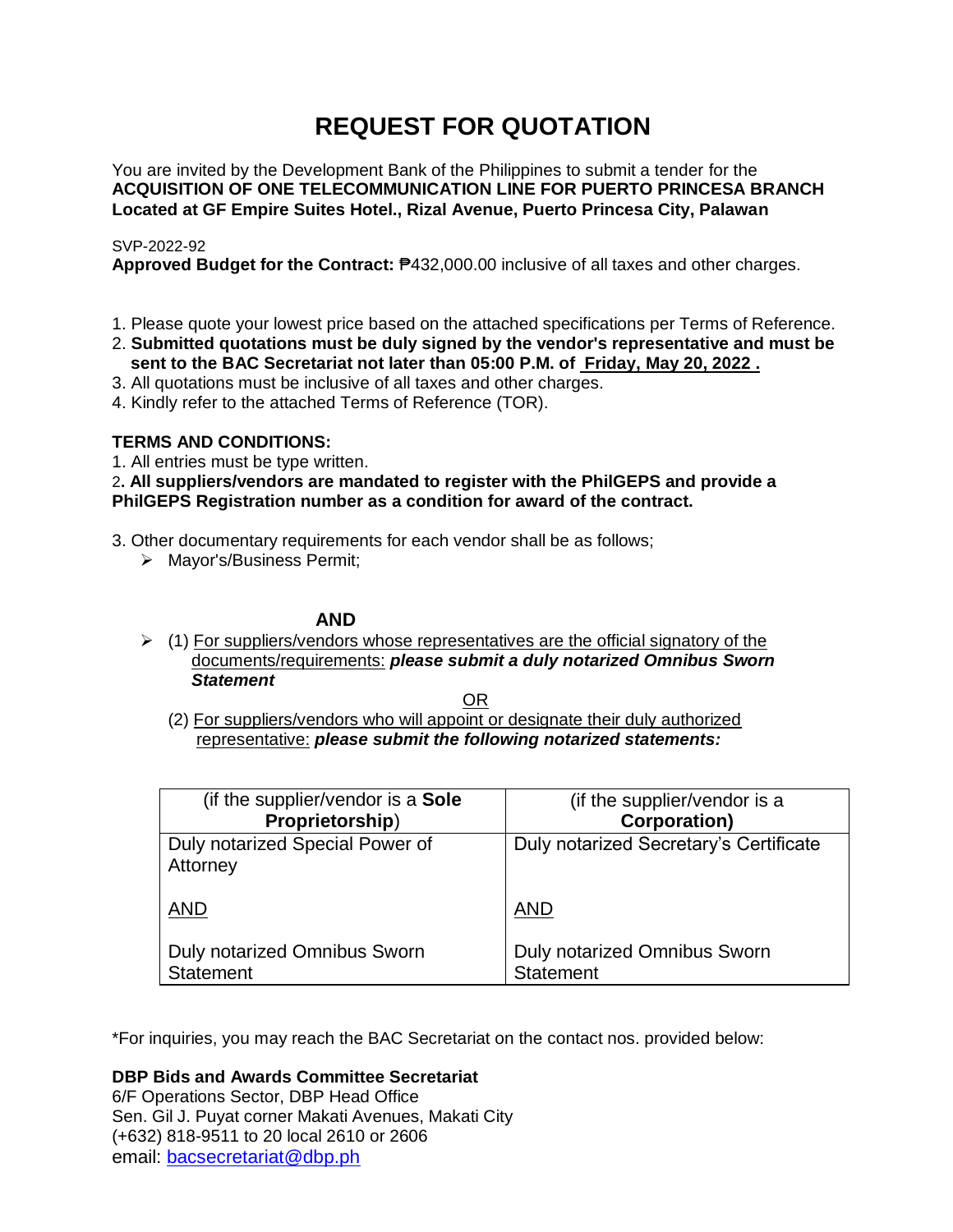**Annex A** 

# ACQUISITION OF NEW, ADDITIONAL AND/OR REPLACEMENT TELECOMMUNICATION LINE/CONNECTIVITY SERVICE FOR THE DEVELOPMENT BANK OF THE PHILIPPINES (DBP)-PUERTO PRINCESA BRANCH

#### APPROVED BUDGET FOR THE CONTRACT: Php 432,000

#### **TECHNICAL SPECIFICATIONS**

#### A. BACKGROUND

The telecommunication connectivity service (line) is for the connection of DBP online systems, services and facilities in any of the following DBP remote sites:

A.1. Branch Office, including:

A.1.a. Lending Center A.1.b. Cash Center A.1.c. Branch-Lite Unit

A.2. Automated Teller Machine (ATM)

#### **B. OBJECTIVE**

To acquire stable, reliable and secure telecommunication connectivity/line service to link DBP remote sites to the Head Office from an authorized and qualified telecommunication service provider (Telco).

### **C. COVERAGE OF THE CONTRACT**

The contract will be for a one (1) year period starting from date of acceptance of service with the option for automatic renewal.

#### **D. MINIMUM SPECIFICATIONS**

- D.1. Connectivity/Line Service Availability
	- > The minimum availability of service is 99.6%.
- D.2. Connectivity/Line Specifications
- D.2.a. Branch Office ☑
	- D.2.a.i. Wired MPLS/VPN, Radio Last Mile with minimum of 10 Mbps bandwidth
	- D.2.a.ii. Inclusive network equipment, such as router and or router/modern, must not be on End-of-Life/End-of-Support status within the contract period
	- D.2.a.iii. Router must support GRE/mGRE tunneling and IP Security (ex. dynamic VPN) and SNMP
	- D.2.a.iv. DBP shall have the full access of the router
	- D.2.a.v. Provide near real time and historical link monitoring

#### D.2.b. ATM - Wired п

- D.2.b.i. VPN connection at least 128 Kbps via MPLS
- D.2.b.ii. inclusive network equipment, such as router and or router/modem, must not be on End-of-Life/End-of-Support status within the contract period
- D.2.b.iii. Support GRE tunneling and SNMP
- D.2.b.iv. Provide near real time and historical link monitoring

Page 1 of 4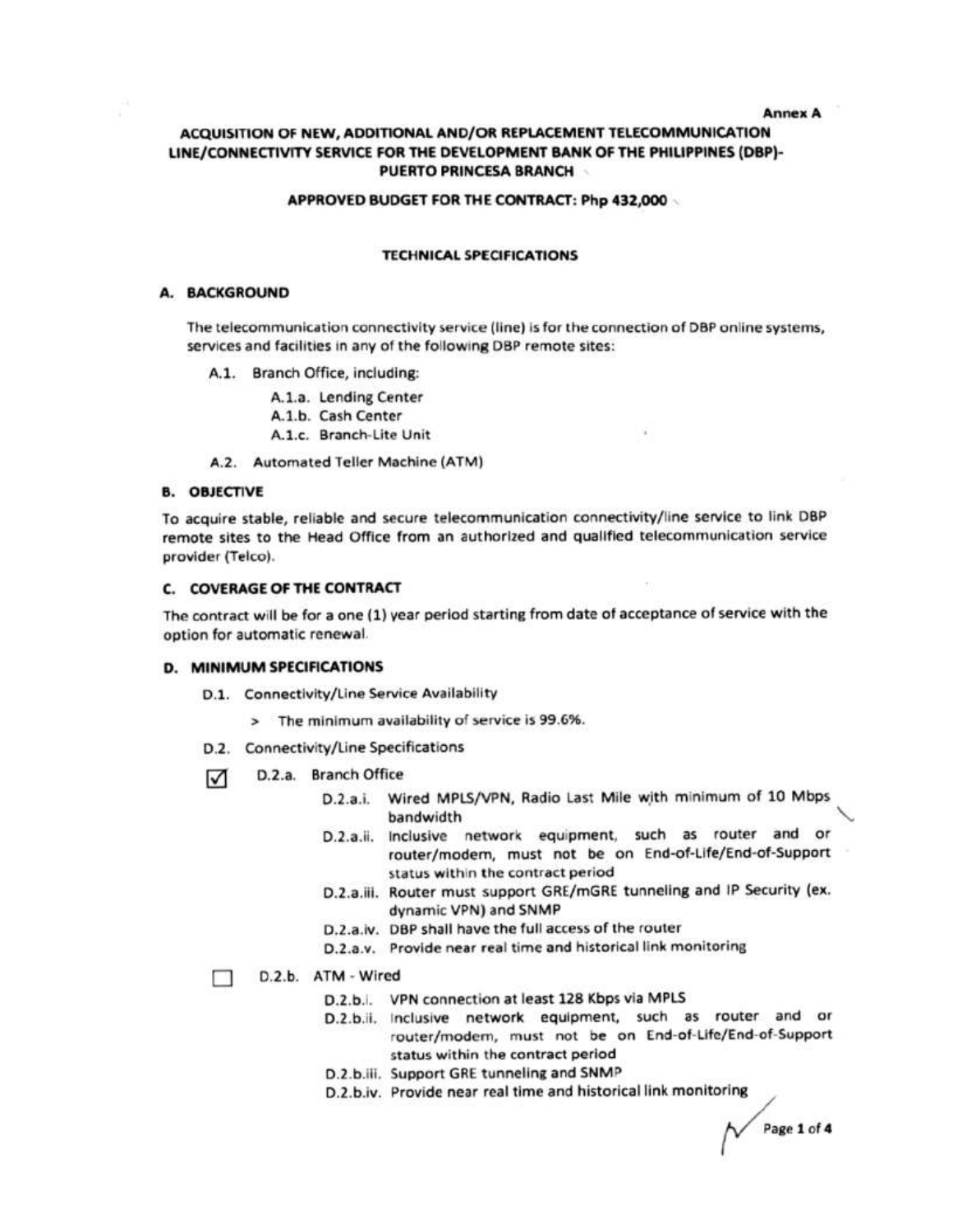ACQUISITION OF NEW, ADDITIONAL AND JOR REPLACEMENT OF TELECOMMUNICATION

LINE/ CONNECTIVITY SERVICE FOR THE DIVILLOPMENT BANK OF THE PHILIPPINES (DBP)

- D.2.c. ATM Wireless
	- D.2.c.i. Provide data transmission function by public GPRS/ GSM network or higher
	- D.2.a.vi. Inclusive network equipment, such as router and or router/modem, must not be on End-of-Life/End-of-Support status within the contract period
	- D.2.c.ii. Support GRE Tunneling and SNMP
	- D.2.c.iii. Provide GUI access for local and remote management
	- D.2.c.iv. Operate at -30~+75°C temperature
	- D.2.c.v. Has LED status indication
	- D.2.c.vi. Support RJ45 console port
	- D.2.c.vii. Include: 1 power cord, 2 antennas, 1 console cable, 1 set documentation
	- D.2.c.viii. Provide near real time and historical link monitoring.
	- D.2.c.ix. Meet the average latency requirement of not greater than 200ms measured using the Ping utility or any similar mobile applications
	- D.2.c.x. Meet signal requirement of not less than 2 bars measured using mobile or similar devices capable of said measurement
	- D.2.c.xi. DBP shall have full access to the Modem/Router
- D.3. Support Services and Incident Management
	- D.3.a. The Telco shall provide 24 x 7 onsite, telephone and email support. For every service unavailability/downtime reported, the response time shall be within thirty (30) minutes.
	- D.3.b. Upon the occurrence of service unavailability/downtime, the Telco shall:
		- D.3.b.i. Conduct problem isolation/resolution and link restoration activities
		- D.3.b.ii. Notification via electronic mail (E-mail) and telephone within one (1) hour of the occurrence
		- D.3.b.iii. Minimum of twice a day status report to DBP via E-Mail
		- D.3.b.iv. Estimated time of arrival (ETA) if onsite activities required
		- D.3.b.v. Estimated time of resolution (ETR)
		- D.3.b.vi. Root cause
		- D.3.b.vii. Comply with DBP policies on security and confidentiality during support services.
	- D.3.c. The Telco shall submit an incident report stating the reason/s for the outage and detailing the steps undertaken to resolve a particular problem upon DBP's request.
- D.4. Service Performance Review
	- > The Telco shall conduct a performance review session at least once every quarter of a year

#### E. TELECOMMUNICATION CONNECTIVITY/LINE REQUIREMENT CLASSIFICATION

The primary objective of the following provisions is to have multiple Telcos per site, providing service redundancy, high availability and avoiding single point of failure.

E.1. New Telecommunication Line Requirement

E.1.a. Covered Sites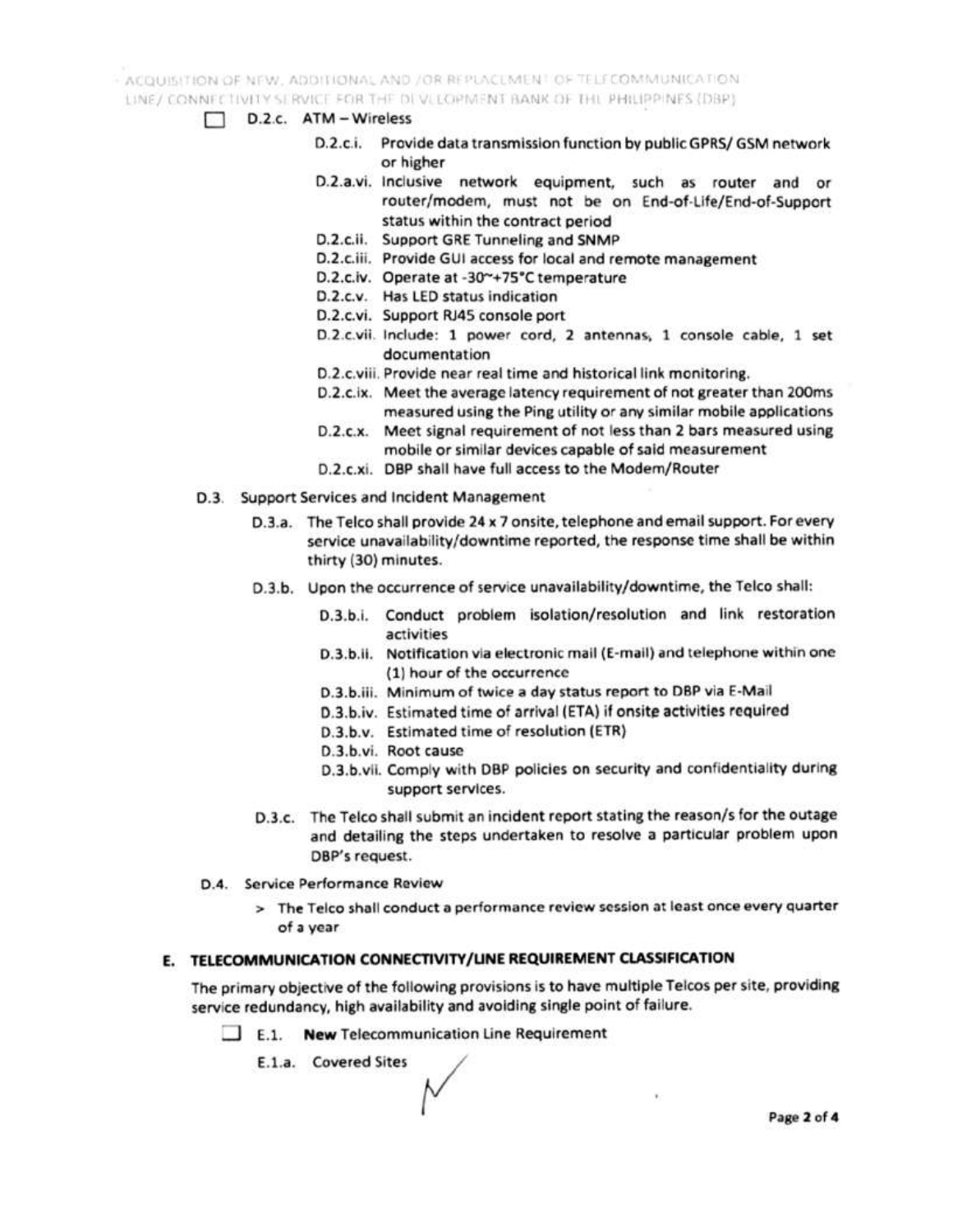- ACQUISITION OF NEW ADDITIONAL AND /OR REPLACEMENT OF TELECOMMUNICATION LINE/CONNECTIVITY SERVICE FOR THE DEVELOPMENT BANK OF THE PHILIPPINES (DBP)

> New remotes sites

### E.1.b. Telco Selection Criteria

- > Telecommunication Line for Branch Office
	- E.1.b.i. Two (2) different Telcos (Telco A and Telco B) shall be selected
	- E.1.b.ii. Telco A is the lowest (winning) provider
	- E.1.b.iii. Telco B is the second lowest provider
- > Telecommunication Line for Additional ATM Facility of a Branch Office
	- E.1.b.iv. The Telco must be different from the one which has the majority or most of the telecommunication connectivity services provided for the ATM/s of that Branch Office
- E.2. Additional Telecommunication Line Requirement
	- E.2.a. Covered Sites
		- > For existing sites with existing telecommunication line/s
	- E.2.b. Telco Exception
		- > The Telco/s of the existing line/s servicing the site shall not be invited and will not be allowed to participate
- M E.3. Replacement Telecommunication Line Requirement
	- E.3.a. Covered Sites
		- > For existing sites with existing telecommunication line/s
	- E.3.b. Telco Exception
		- E.3.b.i. For Telco Redundancy Replacement
			- > The Telco of the existing line/s servicing the site including the one to be replaced shall not be invited and will not be allowed to participate
		- E.3.b.ii. Replacement for the Purpose of Telecommunication Line Capacity (Bandwidth) Upgrade
			- > The Telco of the other existing line/s servicing the site (i.e., other than the one to be replaced) shall not be invited and will not be allowed to participate
		- E.3.b.iii. For Wireless to Wired Facility Replacement
			- > The Telco of the other existing line/s servicing the site (i.e., other than the one to be replaced) shall not be invited and will not be allowed to participate

# **F. DISCONTINUANCE OF SERVICE**

DBP can opt to discontinue the service within the contract period without pre-termination fee/s, if the Telco provider fails to meet the required minimum availability of service, specified in item D.1, for three (3) consecutive months (3-strike rule)

#### **G. PAYMENT**

The payment shall be in a monthly basis every after the service acceptance.

Page 3 of 4